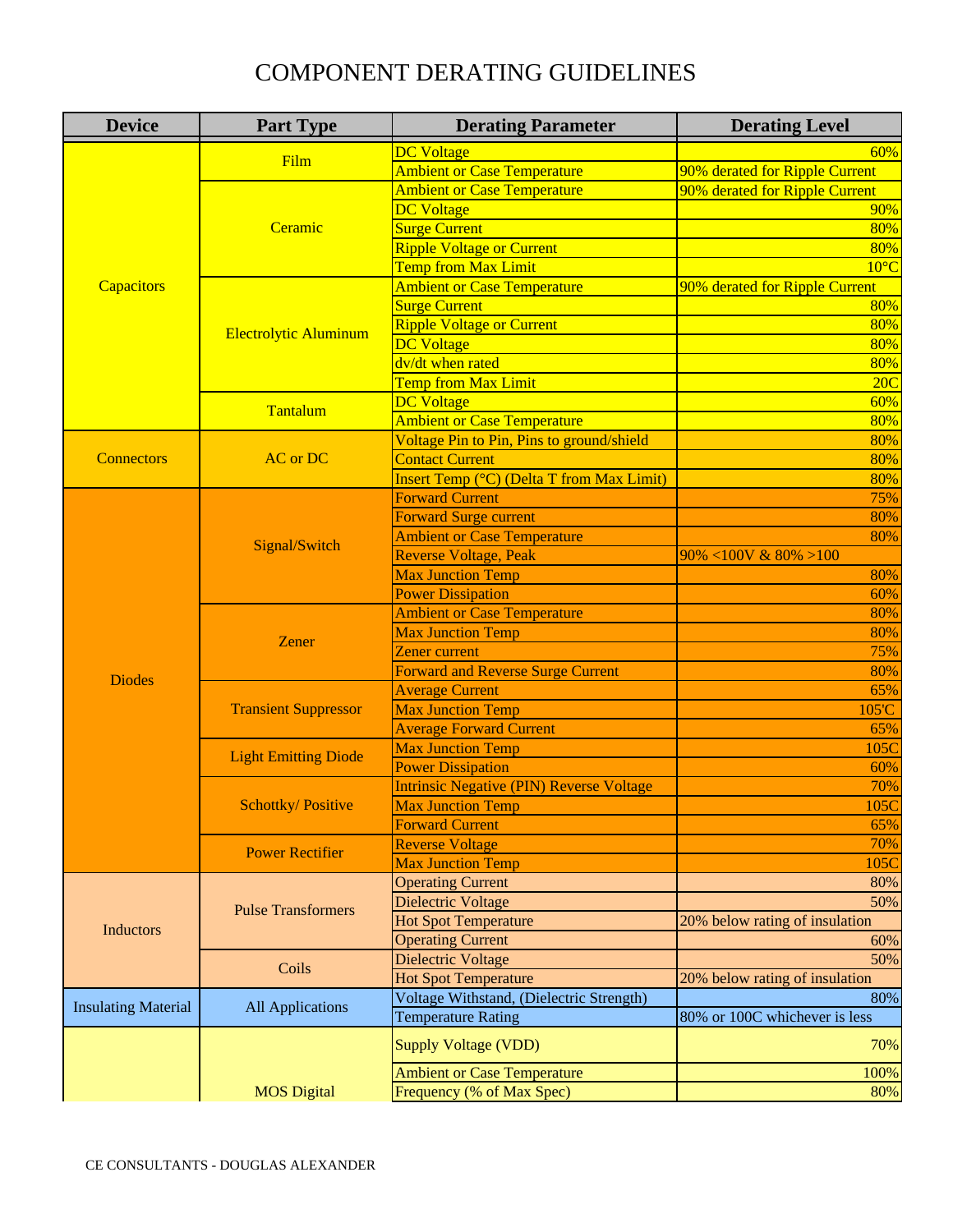|                            |                                                           | <b>Output Current</b>                    | 75%                               |
|----------------------------|-----------------------------------------------------------|------------------------------------------|-----------------------------------|
|                            |                                                           | Fan Out                                  | 80%                               |
|                            |                                                           | <b>Max Junction Temp</b>                 | 80%                               |
|                            | <b>MOS Linear</b>                                         | <b>Input Voltage</b>                     | 70%                               |
|                            |                                                           | Frequency (% of Max Spec)                | 80%                               |
|                            |                                                           | <b>Output Current</b>                    | 75%                               |
|                            |                                                           | <b>Fan Out</b>                           | 80%                               |
|                            |                                                           | <b>Max Junction Temp</b>                 | 110C                              |
|                            |                                                           | <b>Supply Voltage</b>                    | $+/-5%$                           |
| <b>Integrated Circuits</b> |                                                           | Frequency (% of Max Spec)                | 80%                               |
|                            | <b>Bipolar Digital</b>                                    | <b>Output Current</b>                    | 75%                               |
|                            |                                                           | Fan Out                                  | 75%                               |
|                            |                                                           | <b>Max Junction Temp</b>                 | 110°C                             |
|                            |                                                           | <b>Supply Voltage</b>                    | 90% for devices rated up to 18Vdc |
|                            |                                                           |                                          | max, and 80% for devices $>$      |
|                            |                                                           |                                          | 18Vdc                             |
|                            | <b>Bipolar Linear, Incl. Voltage</b><br><b>Regulators</b> | <b>Ambient or Case Temperature</b>       | 100%                              |
|                            |                                                           | Input Voltage between inputs and between | 90%                               |
|                            |                                                           | inputs and ground (Peak)                 |                                   |
|                            |                                                           | <b>Input Voltage</b>                     | 70%                               |
|                            |                                                           | Frequency (% of Max Spec)                | 80%                               |
|                            |                                                           | <b>Output Current</b>                    | 75%                               |
|                            |                                                           | <b>Fan Out</b>                           | 75%                               |
|                            |                                                           | <b>Max Junction Temp</b>                 | 110C                              |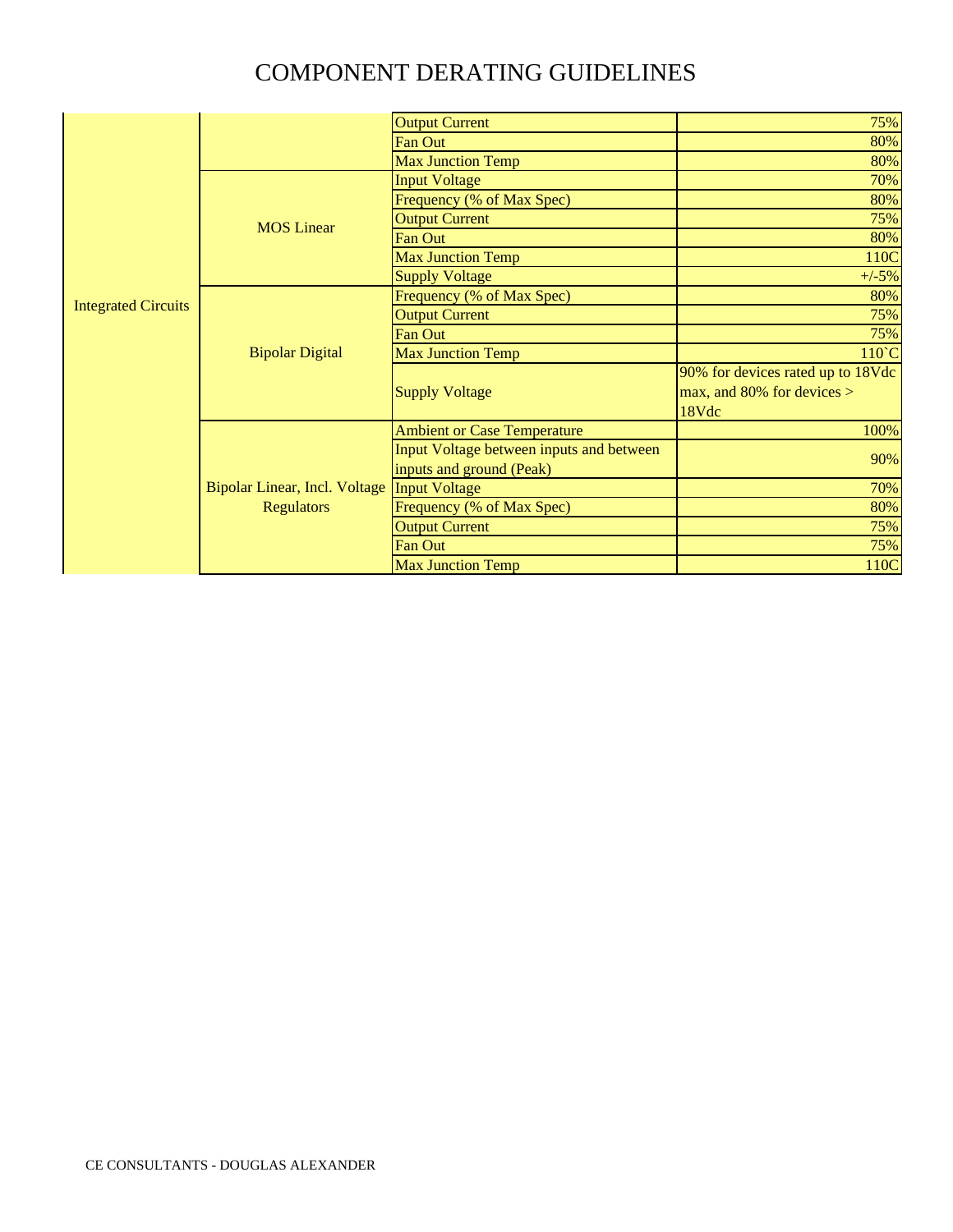|                             | <b>Microprocessors</b>       | <b>Supply Voltage</b>                             | $+/-5%$                         |
|-----------------------------|------------------------------|---------------------------------------------------|---------------------------------|
|                             |                              | Frequency (% of Max Spec)                         | 80%                             |
|                             |                              | <b>Output Current</b>                             | 75%                             |
|                             |                              | <b>Fan Out</b>                                    | 80%                             |
|                             | <b>MOS</b>                   | Max Junction Temp, 8-BIT                          | $125^{\circ}$ C                 |
|                             |                              | Max Junction Temp, 16-BIT                         | $125^{\circ}$ C                 |
|                             |                              | Max Junction Temp, 32-BIT                         | $100^{\circ}$ C                 |
|                             |                              | <b>Supply Voltage</b>                             | $+/-5%a$                        |
|                             | <b>Bipolar</b>               | Frequency (% of Max Spec)                         | 80%                             |
|                             |                              | <b>Output Current</b>                             | 75%                             |
|                             |                              | <b>Fan Out</b>                                    | 75%                             |
| <b>Integrated Circuits</b>  |                              | Max Junction Temp, 8-BIT                          | 110C                            |
|                             |                              | Max Junction Temp, 16-BIT                         | 110C                            |
|                             |                              | Max Junction Temp, 32-BIT                         | 100C                            |
|                             | <b>Memory/PROM</b>           | <b>Supply Voltage</b>                             | $+/-5%$                         |
|                             |                              | Frequency (% of Max Spec)                         | 80%                             |
|                             |                              | <b>Output Current</b>                             | 75%                             |
|                             | <b>MOS</b>                   | <b>Max Junction Temp</b>                          | 125C                            |
|                             |                              | Max Write Cycles (EEPROM)                         | 105,000                         |
|                             |                              | <b>Fixed Supply Voltage</b>                       | $+/-5%$                         |
|                             |                              | Frequency (% of Max Spec)                         | 90%                             |
|                             | <b>Bipolar</b>               | <b>Output Current</b>                             | 75%                             |
|                             |                              | <b>Max Junction Temp</b>                          | 125C                            |
|                             |                              | <b>Rated Current</b>                              | 50%                             |
| Fuses                       | Chip or Through Hole         | Voltage                                           | 90%                             |
|                             | <b>Photo Transistor</b>      | <b>Max Junction Temp</b>                          | 105C                            |
| Opto                        | <b>Avalanche Photo Diode</b> | <b>Reverse Voltage</b>                            | 70%                             |
|                             | Photo Diode, PIN             | Max Junction Temp                                 | 105C                            |
| <b>Printed Circuit Card</b> |                              |                                                   | 110C or 80% of glass transition |
| (PCB)                       | <b>Glass or FR4</b>          | <b>Operating Temperature</b>                      | temperature, whichever is less  |
|                             | Composition                  | <b>Power Dissipation</b>                          | 50%                             |
|                             |                              | <b>Temp from Max Limit</b>                        | 30<                             |
|                             | Film                         | <b>Joule Rating for Inrush Limiting Resistors</b> | 80%                             |
|                             |                              | <b>Power Dissipation</b>                          | 50%                             |
| <b>Resistors</b>            |                              | <b>Temp from Max Limit</b>                        | 40 <sup>C</sup>                 |
|                             | <b>Thermistor</b>            | <b>Power Dissipation</b>                          | 50%                             |
|                             |                              | <b>Temp from Max Limit</b>                        | 20C                             |
|                             |                              | <b>Power Dissipation</b>                          | 50%                             |
| <b>Resistors</b>            | <b>Wirewound Accurate</b>    | <b>Temp from Max Limit</b>                        | 10%                             |
|                             | <b>Wirewound Power</b>       | <b>Power Dissipation</b>                          | 50%                             |
|                             |                              | <b>Temp from Max Limit</b>                        | 125C                            |
|                             | Thick/Thin Film              | <b>Power Dissipation</b>                          | 50%                             |
|                             |                              | Voltage                                           | 80%                             |
|                             |                              | <b>Joule Rating for Inrush Limiting Resistors</b> | 80%                             |
|                             |                              | <b>Temp from Max Limit</b>                        | <b>80C</b>                      |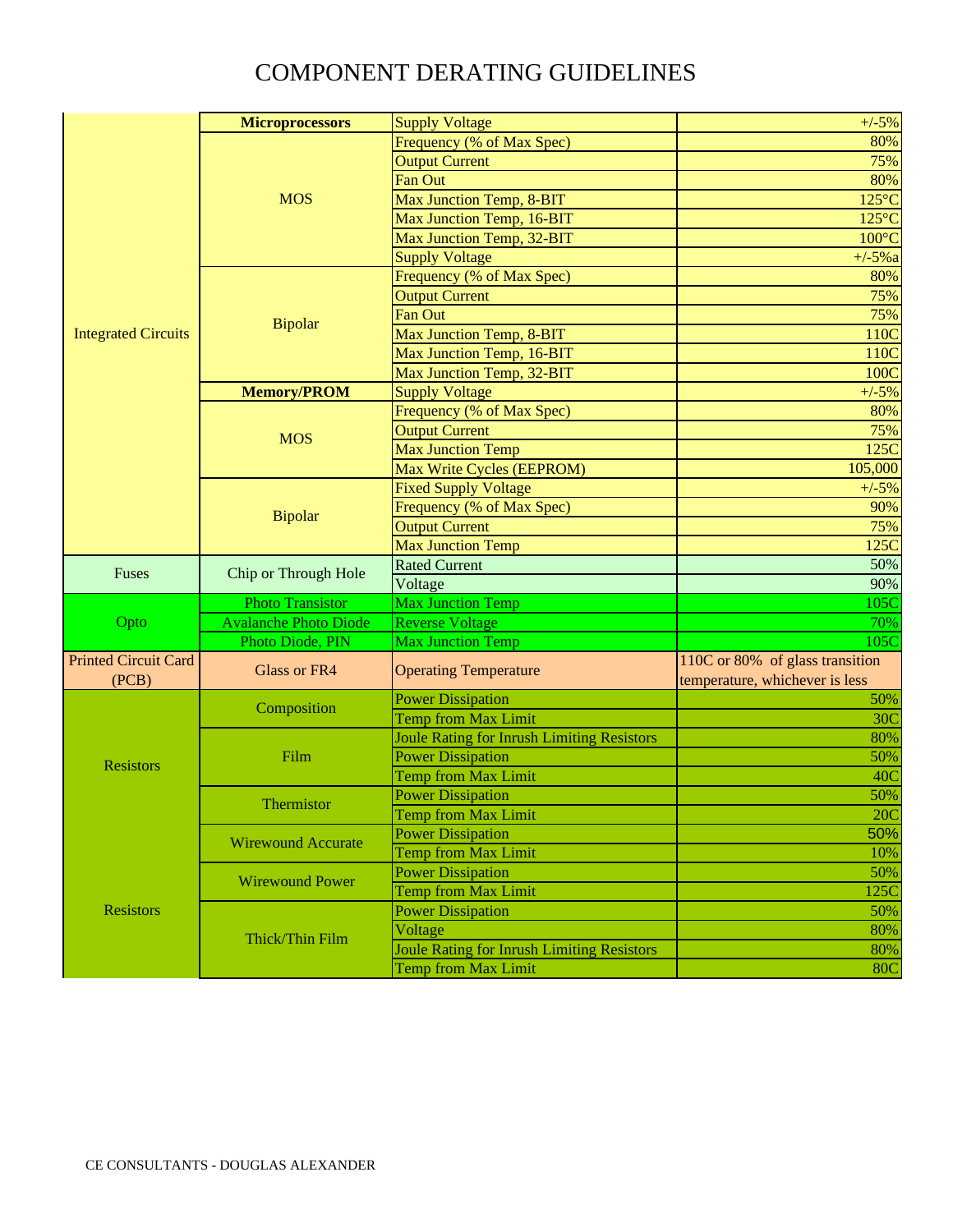| <b>Thermistors</b>               | <b>Chip or Through Hole</b>    | <b>Maximum Current</b>                     | 80%                            |
|----------------------------------|--------------------------------|--------------------------------------------|--------------------------------|
|                                  |                                | Ambient or Case Temperature                | 80%                            |
|                                  |                                | <b>Max Junction Temperature</b>            | 80%                            |
|                                  |                                | Peak forward blocking voltage              | 80%                            |
|                                  |                                | Peak reverse blocking voltage              | 80%                            |
|                                  |                                |                                            | Guardband allow 140% of        |
|                                  |                                | Turn-Off time                              | maximum                        |
|                                  |                                | Static dv/dt                               | 80%                            |
|                                  |                                |                                            | Does not exceed derated static |
|                                  |                                | Reapplied dv/dt<br>dv/dt                   |                                |
|                                  |                                | Commutating dv/dt                          | 60%                            |
| Thyristors                       | All SMT and Through Hole       | <b>Forward RMS Current</b>                 | 80%                            |
|                                  |                                | Forward average current                    | 75% Max                        |
|                                  |                                | Rate of rise of anode current di/dt        | 80%                            |
|                                  |                                | <b>Fusing current I2T</b>                  | 80%                            |
|                                  |                                | Forward Surge current                      | 80%                            |
|                                  |                                | <b>Latching Current</b>                    | Guardband allow 120% of min.   |
|                                  |                                | <b>Holding Current</b>                     | Guardband allow 120% of min.   |
|                                  |                                | Average of peak gate power                 | 70%                            |
|                                  |                                | Peak Gate Voltage or Current               | 85%                            |
|                                  |                                | Reverse Gate Voltage, Peak                 | 60%                            |
|                                  |                                | Isolation Voltage for isolated case device | 80%                            |
|                                  |                                | <b>Airflow Rating</b>                      | 80% for Aging                  |
| Fans                             | <b>Tube Axial Ball Bearing</b> | Voltage                                    | 90% to 100% unless otherwise   |
|                                  |                                |                                            | specified by manufacturing     |
|                                  |                                | <b>Operating Temperature</b>               | 80%                            |
|                                  |                                | <b>Power Dissipation</b>                   | 60%                            |
|                                  | Silicon Bipolar                | Ambient or Case Temperature                | 80%                            |
|                                  |                                | Voltage (Peak) Vce, Vbe, Vcb, Vds, Vgs     | 80%                            |
|                                  |                                | Ic, Collector Current                      | 80%                            |
|                                  |                                | <b>Base Current, Peak</b>                  | 80%                            |
|                                  |                                | <b>Breakdown Voltage</b>                   | 85%                            |
|                                  |                                | <b>Max Junction Temp</b>                   | 125C                           |
| Transistors                      | <b>GaAs MESFET</b>             | <b>Power Dissipation</b>                   | 60%                            |
|                                  |                                |                                            |                                |
|                                  |                                | Breakdown Voltage                          | 70%                            |
|                                  |                                | <b>Max Junction Temp</b>                   | 100C                           |
|                                  | <b>Silicon MOSFET</b>          | <b>Power Dissipation</b>                   | 65%                            |
|                                  |                                | <b>Breakdown Voltage</b>                   | 70%                            |
|                                  |                                | Max Junction Temp                          | 110C                           |
|                                  | <b>Silicon Bipolar</b>         | <b>Power Dissipation</b>                   | 60%                            |
|                                  |                                | Vce, Collector-Emitter Voltage             | 70%                            |
| <b>Transistors (RF</b><br>Pulse) |                                | Ic, Collector Current                      | 60%                            |
|                                  |                                | <b>Breakdown Voltage</b>                   | 85%                            |
|                                  |                                | <b>Max Junction Temp</b>                   | 125C                           |
|                                  | <b>GaAs MESFET</b>             | <b>Power Dissipation</b>                   | 60%                            |
|                                  |                                | <b>Breakdown Voltage</b>                   | 70%                            |
|                                  |                                | <b>Max Junction Temp</b>                   | 100C                           |
|                                  |                                | <b>Resistive Load Current</b>              | 75%                            |
|                                  |                                | <b>Operating Cycles</b>                    | $<$ 100% of rated @ 10 years   |
|                                  |                                | <b>Ambient or Case Temperature</b>         | 80%                            |
| Curitches                        | All SMT and Through Hole       |                                            |                                |